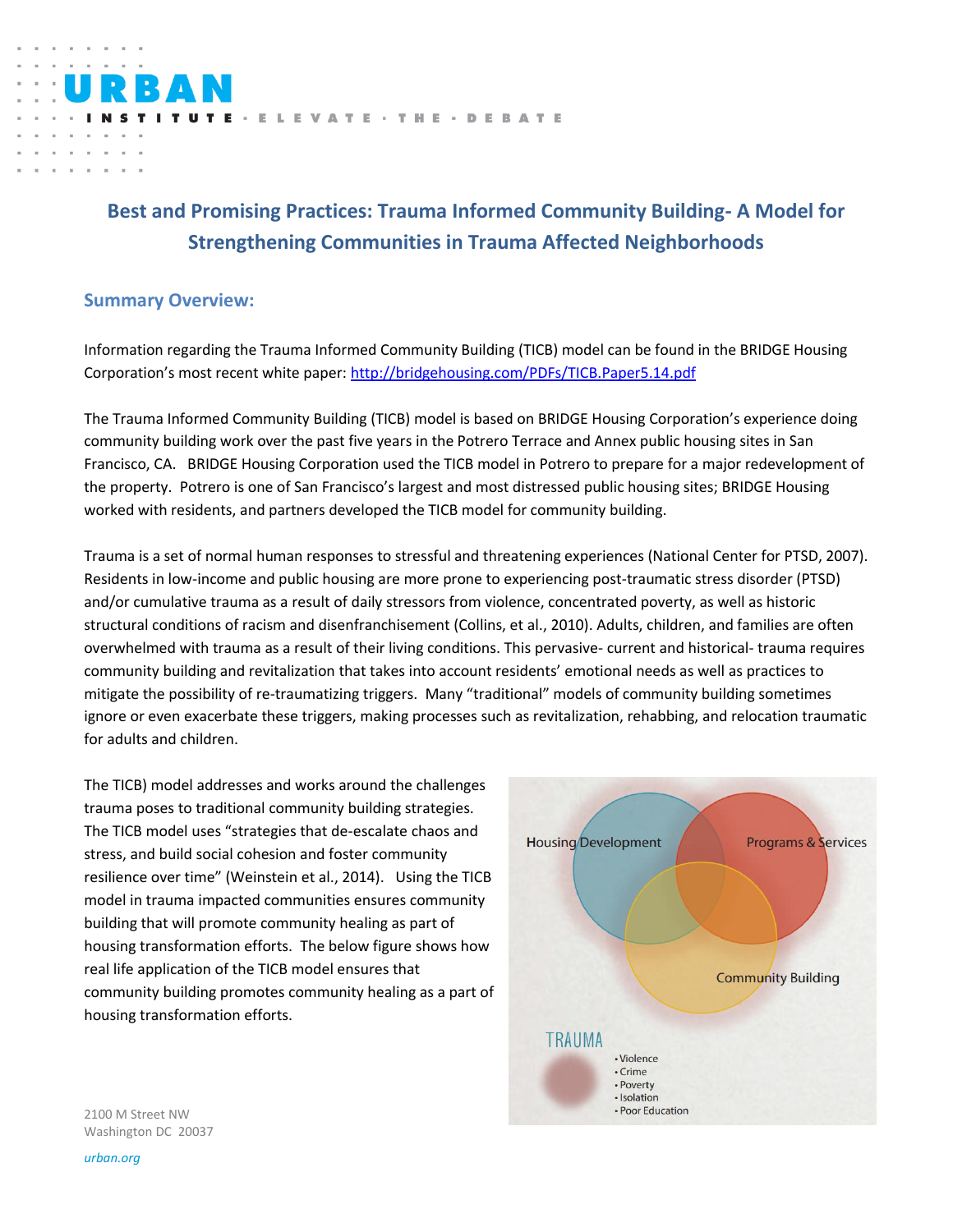The TICB model addresses five challenges that trauma impacted communities face during transformation efforts:

TUTE - ELEVATE - THE - DEBATE

- **1. Lack of trust and social cohesion**: social cohesion is an instrumental element of community building that is absent when trauma has depreciated trusting relationships among adults and children.
- **2. Lack of stability, reliability, and consistency:** Engaging and sustaining participation of residents in community building activities is difficult if their capacity is overwhelmed by their need to cope with trauma challenges and survive in poverty.
- **3. Disempowerment and lack of a sense of community ownership:** Lacking a sense of community ownership or desire to invest in the collective good are immediate barriers to traditional community building strategies of collaborative planning and vision setting.
- **4. Inability to vision the future:** While the involvement of residents in setting goals and strategies is a core principle of "traditional" community building, communities affected by trauma have fewer opportunities to invest in planning their future due to persistent barriers to personal and economic grown.
- **5. Breadth and depth of community needs:** Community building progress depends on the strength of social support, which can only develop if individuals receive the support that they need to deal with their own trauma. The many effects of trauma- inability to focus, low self-esteem, shame, or guilt- may inhibit many residents to step up in leadership roles.

The outcomes of effective use of the TICB model are the conditions for sustainable individual and community change. The address the challenges and reach these outcomes, the TICB incorporates four important principles;

- **1. Do no harm:** The TICB model encourages practitioners and service providers to be aware of past and current trauma and promote activities, programs, and services that avoid re-traumatizing individuals and families in the community.
- **2. Acceptance:** The TICB model encourages practitioners and service providers to meet residents where they are and accept the realities of their community conditions. This process allows practitioners and service providers to set expectations accordingly.
- **3. Community Empowerment:** Recognize the important of self-determination to encourage community investment and that everyone can play a supportive role.
- **4. Reflective Process:** The TICB model encourages its users to take a sustained approach over multiple generations to improve outcomes in a trauma impacted community.

2100 M Street NW Washington DC 20037

RAI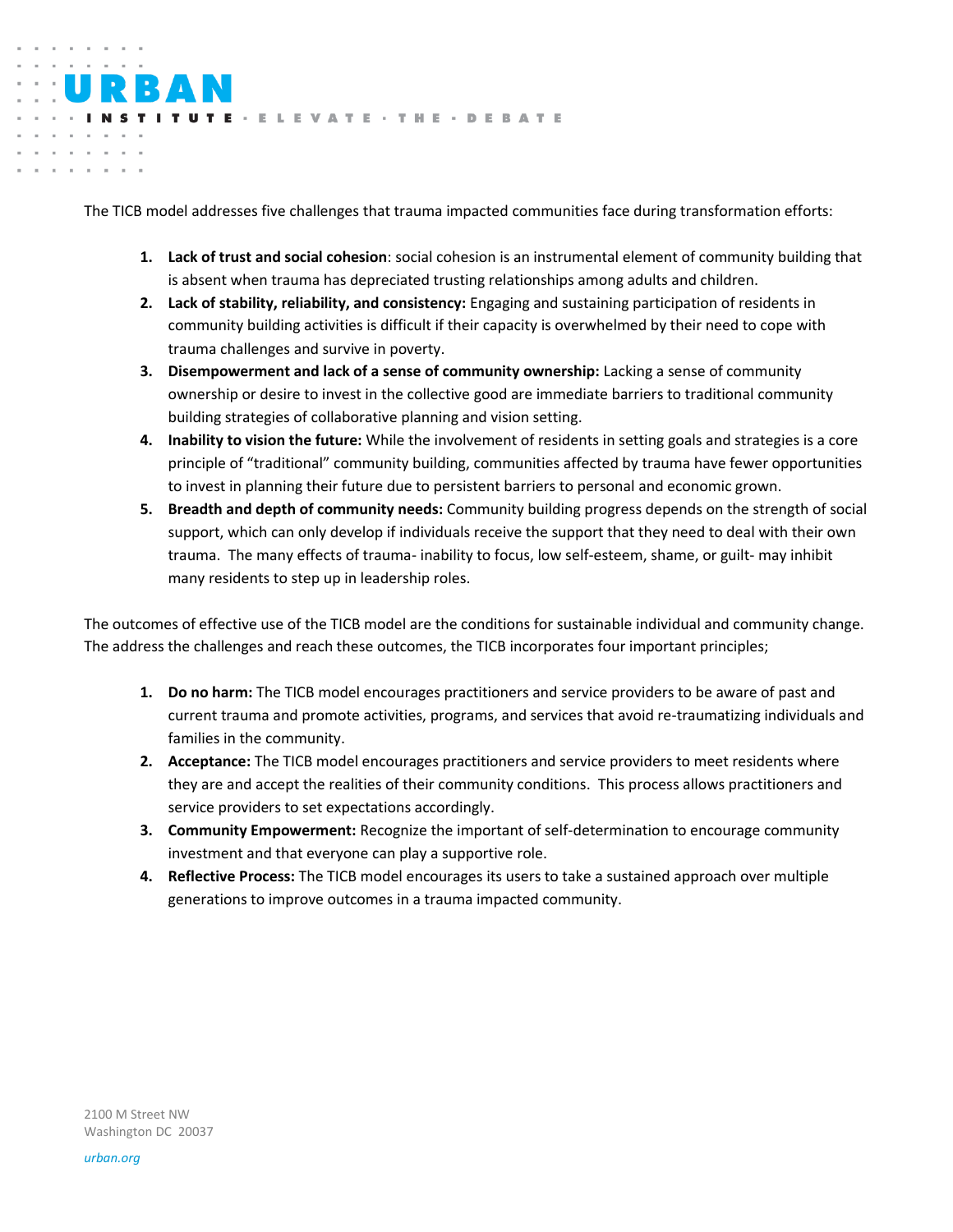The below figure depicts the foundation and support needed for a coordinated program and service delivery system that can address individual and community needs that will lead to desired outcomes mentioned above.

TE · ELEVATE · THE · DEBATE



## **Evidence Base:**

i,

A 1997 HUD report offered strategies to put residents at the center of revitalization efforts and encouraged developers, property managers, program staff, and others to actively engage residents in the process of strengthening community institutions and programs. It is now widely accepted that community building efforts in low-income and public housing neighborhoods seeks to counteract the deterioration of social structures and weakened institutions- formal and informal- that support the life of a community. These publications and accepted beliefs led to the support and creation of the TICB model.

#### **Rebuilding Potrero**

When San Francisco moved to rebuild Potrero, one of its most distressed public housing developments, they moved forward with eight goals:

- 1. Ensure no loss of public housing & minimize displacement of existing residents
- 2. Create economically integrated communities
- 3. Maximize creation of new affordable housing
- 4. Involve residents at all levels
- 5. Provide economic opportunities
- 6. Integrate development with existing neighborhood plans
- 7. Create environmentally sustainable, accessible communities
- 8. Build a strong sense of community

2100 M Street NW Washington DC 20037